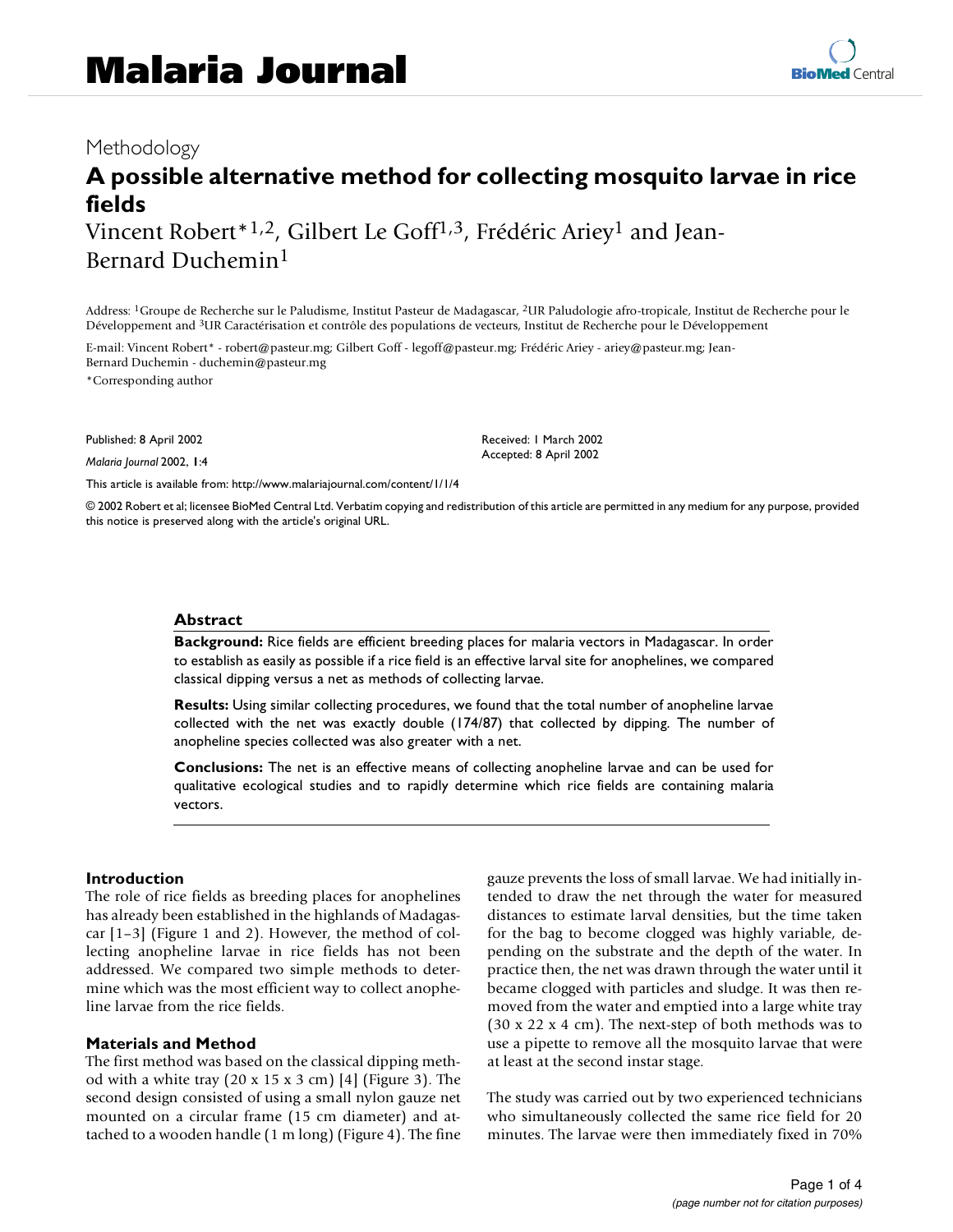

#### <span id="page-1-0"></span>**Figure 1**

General view of rice fields at the end of rainy season in Madagascar.



**Figure 2** General view of rice fields at the end of dry season in Madagascar.

<span id="page-1-1"></span>ethanol before being studied under the microscope (note that we were unable to classify six of the 2nd instar larvae in the genus *Culex* to species level). This study was carried out in Madagascar, in the Fianarantsoa province and both methods were repeated three times in different rice fields: Rice field A, 3 km W Amborompotsy, S 20° 36.6', E 46° 16.1', alt 1068 m, Rice field B, 15 km E Amborompotsy, S 20° 35.9', E 46° 19.4', alt 1266 m, and Rice field C, 10 km W Ambositra, 1 km N Andina, S 20° 30.8', E 47° 09.0', alt 1326 m. No vector control programme exists in locations A and B, but the third rice field is located in an area in which DDT has been sprayed for several years. The approximate depth of the water was 5–10 cm.



**Figure 3** Illustration of the dipping method.

<span id="page-1-2"></span>

**Figure 4** Illustration of the net method.

# <span id="page-1-3"></span>**Results**

A total of 363 mosquito larvae belonging to three genuses were collected. The results for both collection methods are summarised in Table 1 and exhaustively presented in Table 2 (see additional file: tabl 2 vr.xls).

Given similar conditions a net is a much more efficient way to collect anophelines than dipping. This was the case for the total number of mosquitoes collected, the total number of anophelines collected, the number of each anopheline instar, the efficiency of collecting anophelines and the total number of Culicinae collected but not for the total number of *Culex* collected. This was also the case for the total number of pupae (results not shown). The total number of anopheline larvae collected with the net was exactly double (174/87) that collected by dipping.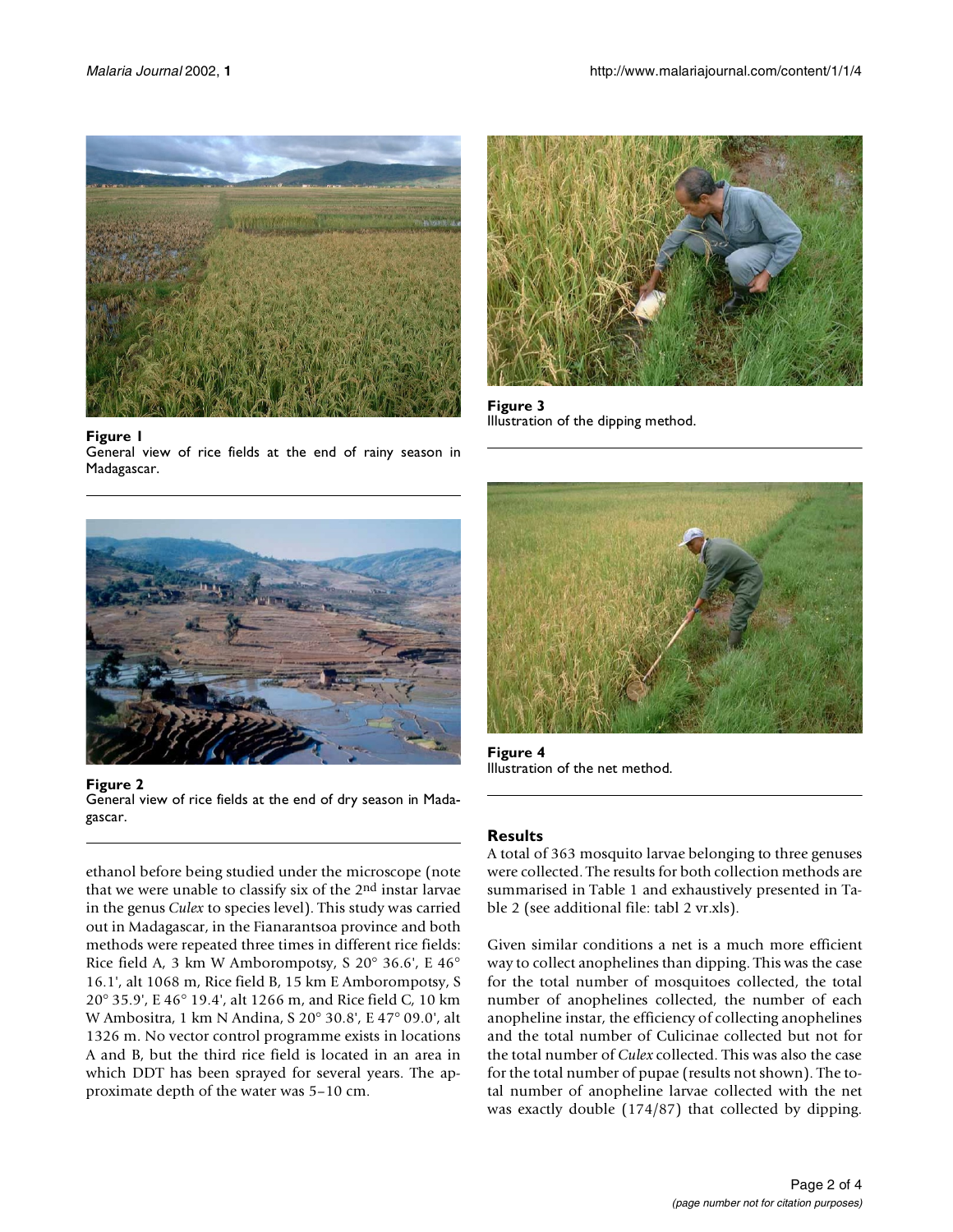| Rice field | Aspect of the rice | Method of collect | Total<br>Anopheles | Total<br>Culex  | Total<br>Uranotaenia | Total<br>mosquitoes | Anophelines / total<br>mosquitoes |
|------------|--------------------|-------------------|--------------------|-----------------|----------------------|---------------------|-----------------------------------|
| A          | green ears         | Dipping           | 6                  | 20              | 8                    | 34                  | 18%                               |
|            |                    | Net               | 18                 | 6               | 15                   | 39                  | 46%                               |
| В          | yellow ears        | Dipping           | 13                 | 3               | 0                    | 16                  | 81%                               |
|            |                    | <b>Net</b>        | 48                 | 20              | 0                    | 68                  | 71%                               |
| C          | no ears            | Dipping           | 68                 | 18              |                      | 87                  | 78%                               |
|            |                    | <b>Net</b>        | 108                | $\overline{10}$ |                      | l 19                | 91%                               |
| Total      |                    | Dipping           | 87                 | 4 <sub>1</sub>  | 9                    | 137                 | 64%                               |
|            |                    | <b>Net</b>        | 174                | 36              | 16                   | 226                 | 77%                               |

**Table 1: Number of mosquito larvae collected by dipping or with a net in 3 rice fields (locations of the A, B and C rice fields are indicated in the Materials and Method).**

Nine *Anopheles* species and eight *Culex* species were collected.

The anopheline species collected were *An. squamosus, An. coustani* (or *coustani* group), *An. pretoriensis, An. cydippis, An. gambiae* s.l., *An. maculipalpis, An. funestus, An. mascarensis* and *An. rufipes.* The first five species were obtained by both collecting methods. *An. maculipalpis* was only obtained with the net (5 larvae). The three remaining anopheline species were collected at low number: 2 larvae of *An. funestus* with the net, 1 larva of *An. mascarensis* with the net, and 2 larvae of *An. rufipes* among which 1 with the net and 1 with the dipping. It is also noteworthy that the two *An. funestus* larvae were both collected from rice field B, which contained dense and high rice plants. Conversely the four *An. gambiae* s.l. larvae were all found in rice field C, which did not contain emergent vegetation and was exposed to the sun. This is fully consistent with the classical characteristics of larval habitats for these malaria vector species.

Different results were observed with *Culex* larvae. Only two of the eight *Culex* species collected were collected by both methods (*Cx. antennatus* and *Cx. striatipes,* with 36 and 2 larvae, respectively), four species were only collected by dipping (*Cx. univittatus, Cx. quinquefasciatus, Cx. tigripes* and *Cx. bitaeniorhynchus,* with 5, 3, 2 and 2 larvae, respectively) and two species were only collected with the net (*Cx. argenteopunctatus* and *Cx. poicilipes,* with 19 and 3 larvae, respectively). In other words the two collecting methods are complementary for the collection of *Culex* larvae, and we recommend that both methods be used when focusing on this genus.

Data on age structure of larvae were detailed in Table 2 (see additional file: tabl 2 vr.xls). Age structure was significantly different between *Anopheles* and *Culex* with the dipping ( $\chi^2$  = 6.317, df=2, P = 0.042) and with the net ( $\chi^2$ 

 $= 16.701$ , df=2, P = 0.0002) strongly suggesting that both methods collected older *Culex* and/or missed younger *Anopheles.* Age structure was also analysed within each genus by collecting methods. In *Anopheles,* the comparison of the proportions of each instar relatively to the total collected were always non significant (P = 0.087 by exact Fisher's test for the 4<sup>th</sup> instar,  $P = 0.096$  for the 3<sup>rd</sup> instar and  $P = 0.77$  for the 2<sup>nd</sup> instar). The comparison of the relative proportion of  $4<sup>th</sup>$  and  $3<sup>rd</sup>$  instars was near significance ( $P = 0.053$  by exact Fisher's test) suggesting that the net would collect smaller anopheline larvae that were being missed with the dipping; however, the comparison of the relative proportion of 3<sup>rd</sup> and 2<sup>nd</sup> instars did not support this interpretation (P = 0.45). In *Culex,* these analyses were always non significant, indicating a similar efficiency of both methods per age group of larvae.

Four species of *Uranotaenia* sp. were obtained, but the low numbers collected prevented any valuable analysis.

#### **Discussion**

These results, which clearly favour the using of the net for collecting anopheline larvae, can be explained by two non-exclusive hypotheses. The volume of water examined was higher with the net. Consequently, the number of materials, including larvae, per tray was much higher (once remembers the net content was emptied into a large tray) and the time spent per tray by the observer was much longer which gave the larvae more time to reach the surface of the water, facilitating their detection with the net method.

The question of differences in collecting *Anopheles* versus *Culex* remains unclear, but clearly it cannot be related to instars. Because *Culex* are relatively underrepresented with the net method, an explanation may reside in the specific escape behaviour of these mosquitoes.